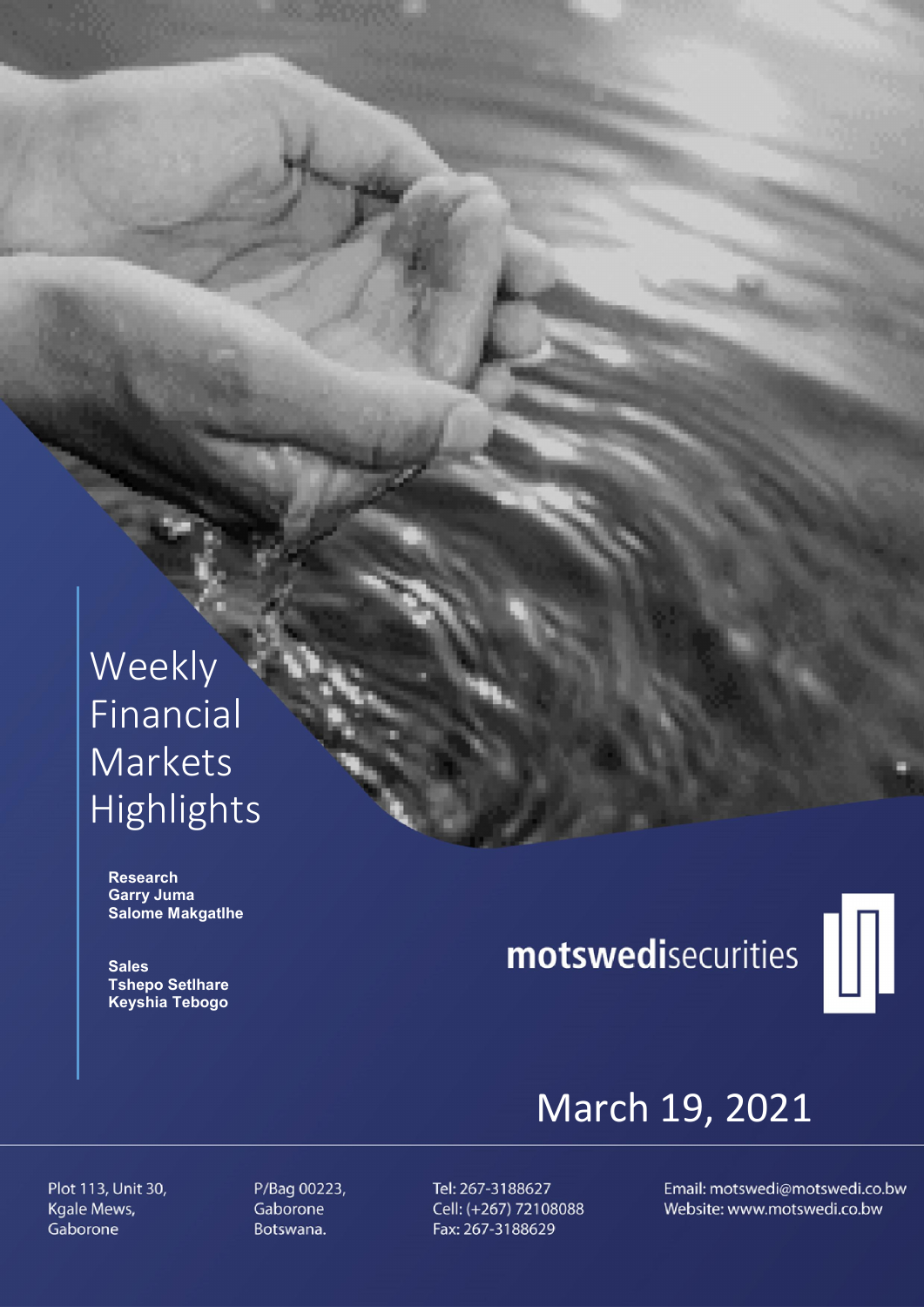motswedisecuritie

A member of the Botswana Stock Exchange

### 1.0 Local Equity…

The Domestic Company Index (DCI) clocked its sixth consecutive week of losses, declining by 0.6% owing to the wave of losses cascading through the market. The index's year to date was at negative 4.6% by the week's end, which is a significant change when compare to the DCI's 1.64% positive movement from the same period in the prior year. Granted, the previous year's growth was before COVID hit the local market. The decline in the DCI was mirrored to a lesser extent by the Domestic Company Total Returns Index (DCTRI). The index, which takes into account the changes in the total returns of stocks, i.e. price appreciation/depreciation plus dividends and interest, was down negative 3.9% on a year to date basis, supported by Primetime and FNBB going ex-dividend in the week.

Chobe lost 5 thebe of its value, closing the week priced at P9.25/share, with a year to date loss of negative 1.9%. It seems shareholders in the name are willing to let go of their positions in the stock at any price they can get. Sechaba was on the chopping block as well, with the brewery company declining 40 thebe in the week to close valued at P17.75/share -- this being more than a eight [8] year low price for the stock. The stock's year to date closed the week at negative 14%. Sechaba, as well as Chobe, are both in sectors that have been gravely affected by the outbreak of the coronavirus, and we have seen in the last couple of months these effects trickling down into their respective share prices.

Letshego, the leader of liquidity in the week, dropped 7 thebe to P0.68/share. International selling pressure continues to plague the stock, spilling over from the prior year. The losses in the week flipped the stock's yearly position from positive to negative in one fell swoop. For the year thus far, Letshego's year to date stands at negative 9.3% (previous week: 4.2%)

BTCL made its first move in the market since late January 2021. The stock's price dropped a single thebe to close at P0.69/share, finally succumbing to selling market pressure.

Other losses in the week include Primetime, dropping 1 thebe to P2.66/linked-unit, and Turnstar dropping 2 thebe to P1.98/linked-unit,

In the array off losses in the week, Letlole La Rona registered the equity market's first price gain in three weeks. The stock closed the week up 1 thebe at P2.31/linked-unit. With a year to date climb of 0.9% so far, Letlole is the only stock in the property sector that has posted gains in the year.

## Market Summary – Week ending 19 March, 2021

| No. of Shares Trading            | 11,610,035            |
|----------------------------------|-----------------------|
| Turnover (BWP)                   | 11,517,012            |
| Turnover (USD)*                  | 1,049,200             |
| No. of stocks trading#           | 13                    |
| No. of stocks advancing#         | 1                     |
| No. of stocks declining#         | 6                     |
| No. of stocks unchanged#         | 16                    |
| Source: Motewadi Sacuritiae, RSE | *LIS C/RIA/D = 0.0011 |

*Source: Motswedi Securities, BSE \*US\$/BWP = 0.0911 # = Domestic Main Board*

| <b>COUNTER</b>       | 19 Mar<br>(t) | 12 Mar<br>(t) | <b>Change</b><br>(%) | <b>YTD</b><br>(% ) |
|----------------------|---------------|---------------|----------------------|--------------------|
| LETLOLE <sup>1</sup> | 231           | 230           | $+0.4$               | $+0.9$             |
| <b>LETSHEGO↓</b>     | 68            | 75            | $-9.3$               | $-5.6$             |
| <b>SECHABA↓</b>      | 1775          | 1815          | $-2.2$               | $-14.0$            |
| <b>BTCL</b> ↓        | 69            | 70            | $-1.4$               | $-15.9$            |
| <b>TURNSTAR ↓</b>    | 198           | 200           | $-1.0$               | $-20.8$            |
| CHOBE↓               | 930           | 925           | $-0.5$               | $-1.9$             |
| <b>PRIMETIME ↓</b>   | 266           | 267           | $-0.4$               | $-3.3$             |

*Source: Motswedi Securities, BSE*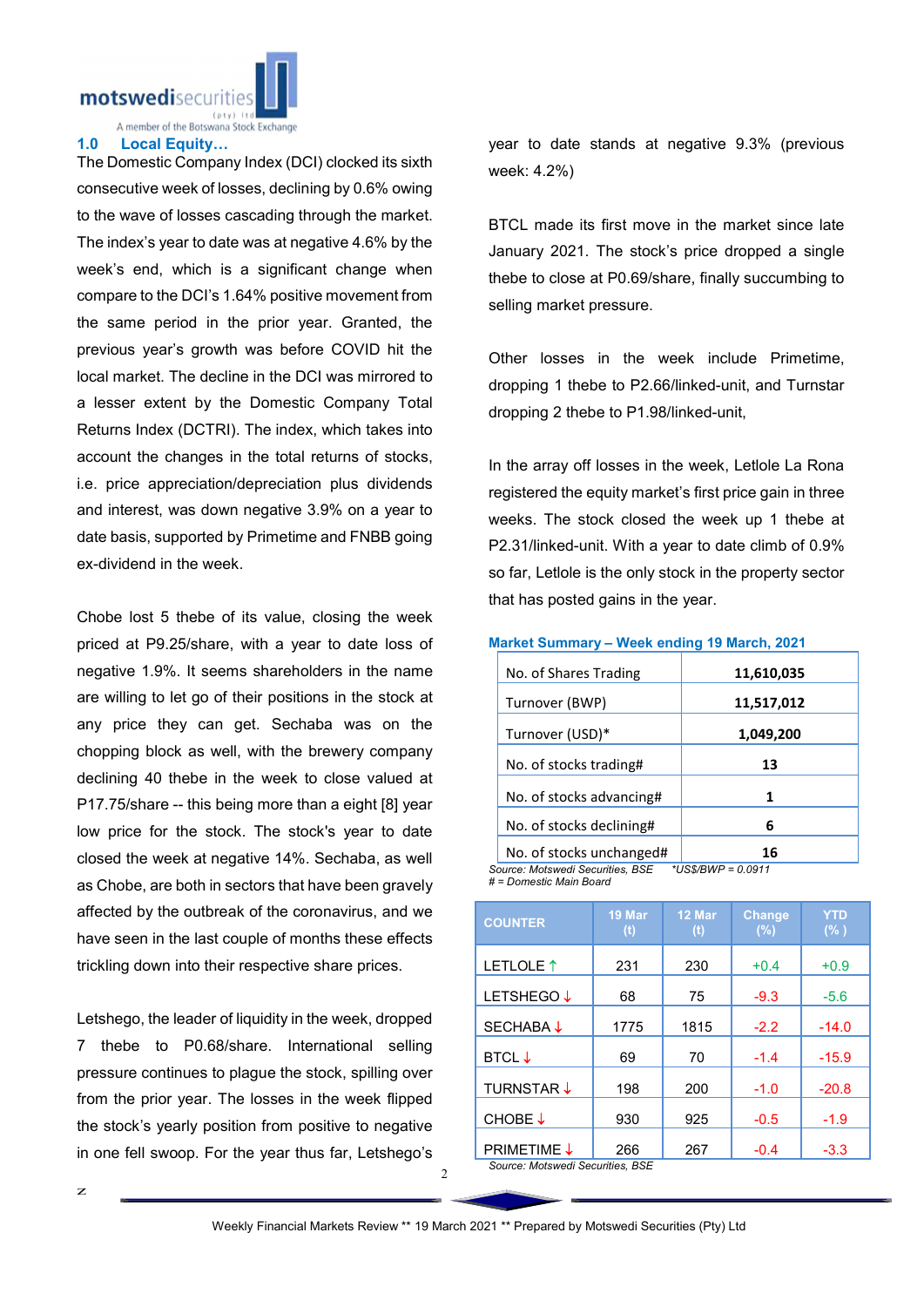

BSE Indices – Week ending 19 March, 2021

| <b>DCI Close</b>   | 6,560.42 |  |  |
|--------------------|----------|--|--|
| Weekly Change (%)  | $-0.64$  |  |  |
| YTD Change (%)     | -4.64    |  |  |
| <b>FCI Close</b>   | 1,550.93 |  |  |
| Weekly Change (%)  | 0.00     |  |  |
| YTD Change (%)     | $+0.24$  |  |  |
| <b>DCTRI Close</b> | 1,599.22 |  |  |
| Weekly Change (%)  | $-0.14$  |  |  |
| YTD Change (%)     | -3.93    |  |  |

*Source: Motswedi Securities, BSE*

# 2.0 Company Announcements and Financial **Results**

Choppies published their interim group results for 2021 in the week. The Group posted a profit of P37.73mn from the previous comparative period's loss of P139.2mn, owing to the Group's restructuring efforts from the non-performing regions. Group revenue levels dipped 9% in the period as a result of the declined disposable income of end-consumers as the COVID-19 outbreak rages on, as well as weakened currency translations. All but one of the Continued Operations regions, being Namibia, registered a slight decline in revenue, while EBITDA levels were improved in all but the Botswana region. Notwithstanding the dip in performance, Botswana remains the largest contributor to the Group's top line. Despite the improvement in performance, the company still posted negative equity in the period, as retained loss from the current and previous periods increased, as well continued currency weaknesses in Zambia and in Zimbabwe. Given the carried forward negative equity, it is not surprising that the Group declared no dividend for the period.

Afinitas informed shareholders that the loss for the financial year ended 31<sup>st</sup> December 2020 is likely to be 8090% greater than the loss reflected in the comparative period to December 2019, which in number terms is an increase in the loss of between USD593k and USD667k. The loss before tax for the period ended 31st December 2019 was USD741k. The abridged audited annual financial statements for the twelve months ended 31st December 2020 will be released to the market on or before 31st March 2021. Accordingly, shareholders are advised to exercise caution when dealing in the Company's securities until such time that these are published.

BancABC advised shareholders that the consolidated Profit Before Tax (PBT) for the year ended 31 December 2020 will approximately be between 12% to 22% (P18mn and P33mn) lower than that reported for the year ended 31st December 2019, which amounted to P152mn. Accordingly, shareholders are advised to exercise caution when dealing in the Group's securities until the full financial results are published on or before 31 March 2021.

G4S advised shareholders that the profit before tax for the year ended 31 December 2020 will be approximately 43% (P12m) lower than the P27.8m reported for the year ended 31 December 2019. The Financial Results for the year ended 31 December 2020 are expected to be released on or before 31 March 2021, wherein full details will be provided. The information contained in this announcement represents a preliminary assessment made by the Board based on the information made available to the Board as at the date hereof. The actual results of the Group for the financial year ended 31 December 2020 may be different from what is disclosed herein. Shareholders are advised to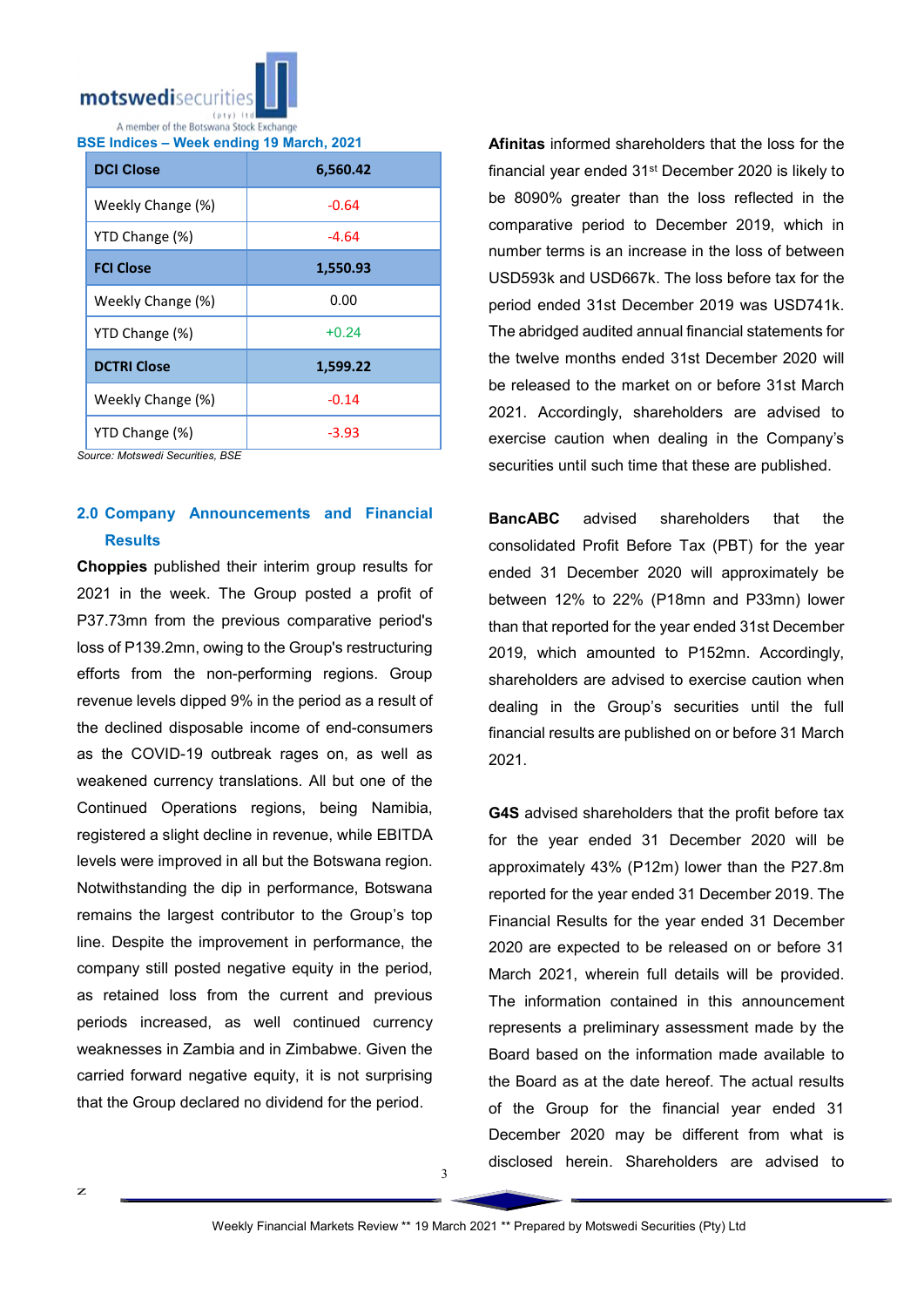

continue exercising caution when dealing with the company's securities, until a full announcement is made.

Cresta referred shareholders to the separate cautionary notices published on 29 December 2020, 28 January 2021 and 26 February 2021 and are advised that the lease and acquisition of certain furniture, fittings and equipment related to Phakalane Golf Estate Hotel & Convention Centre, will no longer proceed, as certain conditions precedent to the Lease Agreement have not been concluded. The agreements have therefore lapsed. Caution is no longer required when dealing in the Company's shares.

Cresta advised shareholders that the audited consolidated profit before tax ("PBT") of Cresta Marakanelo Limited ("the Company") for the year ended 31 December 2020, is estimated to be 320% to 340% (P98mn to P104mn) lower than the PBT of P30.6 million reported for the year ended 31 December 2019. The decline in profitability is as a result of the impact of the COVID-19 pandemic on the travel and tourism industry as well as the impact of the closure of the hotels for normal operations from 2 April 2020 to 4 June 2020. The audited financial statements for the year ended 31 December 2020 will be released by 31 March 2021. Accordingly, Shareholders are advised to exercise caution when dealing in the Company's securities until a full announcement is made.

RDC Properties advised shareholders that the profit before tax for the year ended 31 December 2020 will be approximately between 80% and 90% or P129.7 million to P145.9mn lower than the P162.1mn reported for the period ended 31 December 2019. The main reasons for the decrease are

management's conservative approach to the valuation of the investment property portfolio in the current period (effect of circa P110.0mn or 70%) and a reduction of income from hospitality properties due to the challenging operating conditions in the extended Covid-19 national lockdowns in Botswana. The nature of the Group portfolio, diversified by geographical area has enabled the company to mitigate the impact of fair value adjustments on the portfolio. Acquisitions in South Africa and the USA in Q1 2020 have been accretive and supported the Group. The information contained in this announcement represents only a preliminary assessment made by the Board based on the information made available to the Board as at the date hereof. Full details will be provided upon the release of the final audited financial results for the period, which will be released by end of March 2021, and the actual results may differ from those disclosed herein.

Shumba advised its shareholders that the Group expects to shortly release unaudited results for the 6 months ended 31 December 2020, which will reflect a reduction in the loss before tax recognized as compared to the corresponding period ended 31 December 2019. The expected loss before tax for the six months ended 31 December 2020 will be an improvement on the loss before tax of USD1 586 175 for the comparative six months ended 31 December 2019 by approximately USD1 151 412, representing a change of approximately 73%. This variance has been a result of the cost cutting measures that the company has adopted because of the COVID-19 pandemic. The directors started an initiative of reducing expenditure across board which includes amongst other deferment of planned expenditures. The information in the trading

4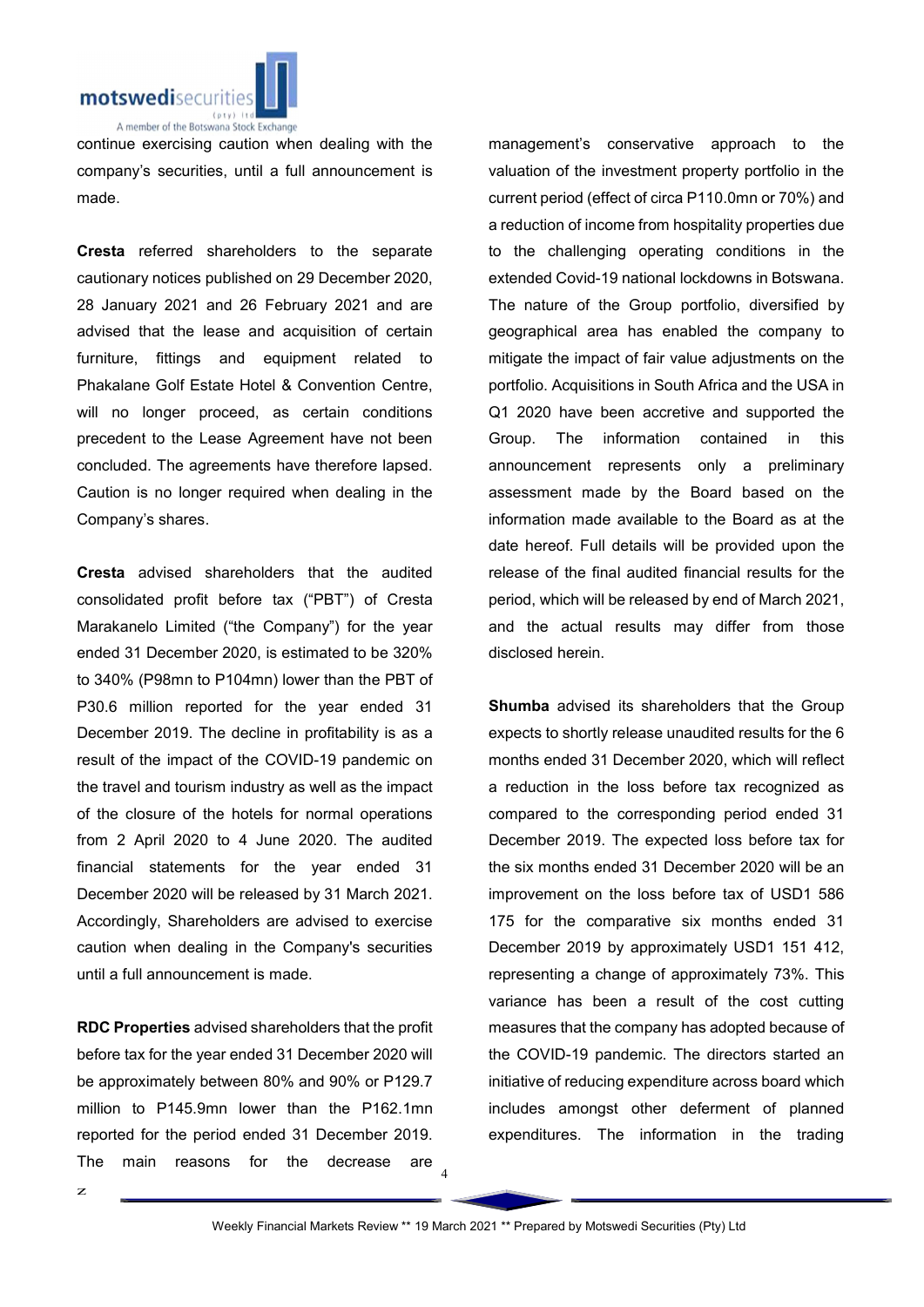

statement has not been reviewed by Shumba's independent auditors.

Tlou Energy Limited announced that it has successfully raised gross proceeds of approximately £2.625 million (~AUD 4.725 million) pursuant to a placing of 75,000,000 new ordinary shares of no par value at an issue price of £0.035 (~AUD 0.063) per share ("Placing Shares"). Funds raised will go towards development of Tlou's Lesedi project including construction of transmission lines to connect the Lesedi power project in Botswana to the existing electricity grid at the town of Serowe. The transmission line is a key piece of infrastructure required to transition Tlou to being a power producer and is expected to considerably reduce future funding risk for the Company. In addition, the Company has received tender responses for the construction of the transmission line. With this funding now in place, the Company can proceed to award and sign contracts with the successful tenderer and commence work as soon as possible. While construction of the transmission line proceeds, Tlou will also continue its negotiations with other financiers for further development of the Lesedi project. This additional funding package would primarily be directed towards substations, additional generation capacity and drilling.

# 3.0 Foreign Exchange…

Botswana's sovereign credit rating for 2021 was affirmed by S&P, as noted by the Bank of Botswana on Friday (19 Mar. 2021). The country's sovereign credit rating for long and short term foreign and local currency sovereign credit was confirmed at "BBB+/A-2" while the outlook was maintained at negative. Understandably, possible risks stemming from the ongoing COVID-19 outbreak was the main driver of the abovementioned ratings, as well as their

impact on the country's economic and fiscal performance in the coming year. S&P noted that ratings for Botswana largely depend on international developments that include, among others, the trajectory of the COVID-19 pandemic, vaccination rates and related extent of future human and goods movement restrictions which could influence the demand for diamonds.

## Domestic Exchange rates

| <b>Currency</b>          | 19 Mar | 12 Mar | <b>Change</b><br>(%) | YTD<br>$(\%)$ |
|--------------------------|--------|--------|----------------------|---------------|
| 四年<br>T.<br>US\$/BWP     | 0.0911 | 0.0908 | 0.33                 | $-3.19$       |
| ≔<br>ZAR/BWP             | 1.3447 | 1.3552 | $-0.77$              | 1.14          |
| ю.<br>EUR/BWP            | 0.0764 | 0.0759 | 0.66                 | $-9.05$       |
| 開開<br>GBP/BWP            | 0.0655 | 0.065  | 0.77                 | $-8.77$       |
| $\bullet$<br>↑<br>JPY/BW | 9.92   | 9.8800 | 0.40                 | $-3.03$       |
| CNH/BWP                  | 0.5935 | 0.5894 | 0.70                 | $-9.62$       |

*Source: Bank of Botswana*

Botswana published its 2021 headline annual inflation rate in February 2021, which stood at 2.4%, being a marginal improvement from the January 2021 rate of 2.3%. The sectors owing to the improved annual inflation rate for February 2021 was the Housing, Water, Electricity, Gas & Other Fuels at 1.3%, and Food & Non-Alcoholic Beverages at 0.5%. Meanwhile, the sectors that noted changes in the month include Housing, Water, Electricity, Gas & Other Fuels, Transport, and Communication; all of which noted a modest movement of +0.1%.

# 4.0 Commodities…

Brent crude oil prices slumped in the week, declining a steep 8.5% during mid-afternoon trading. This was the sixth straight day of losses for the commodities as demand concerns flared once again as a fresh wave of the coronavirus hits Europe. A number of countries in the Eurozone have pressed pause on

5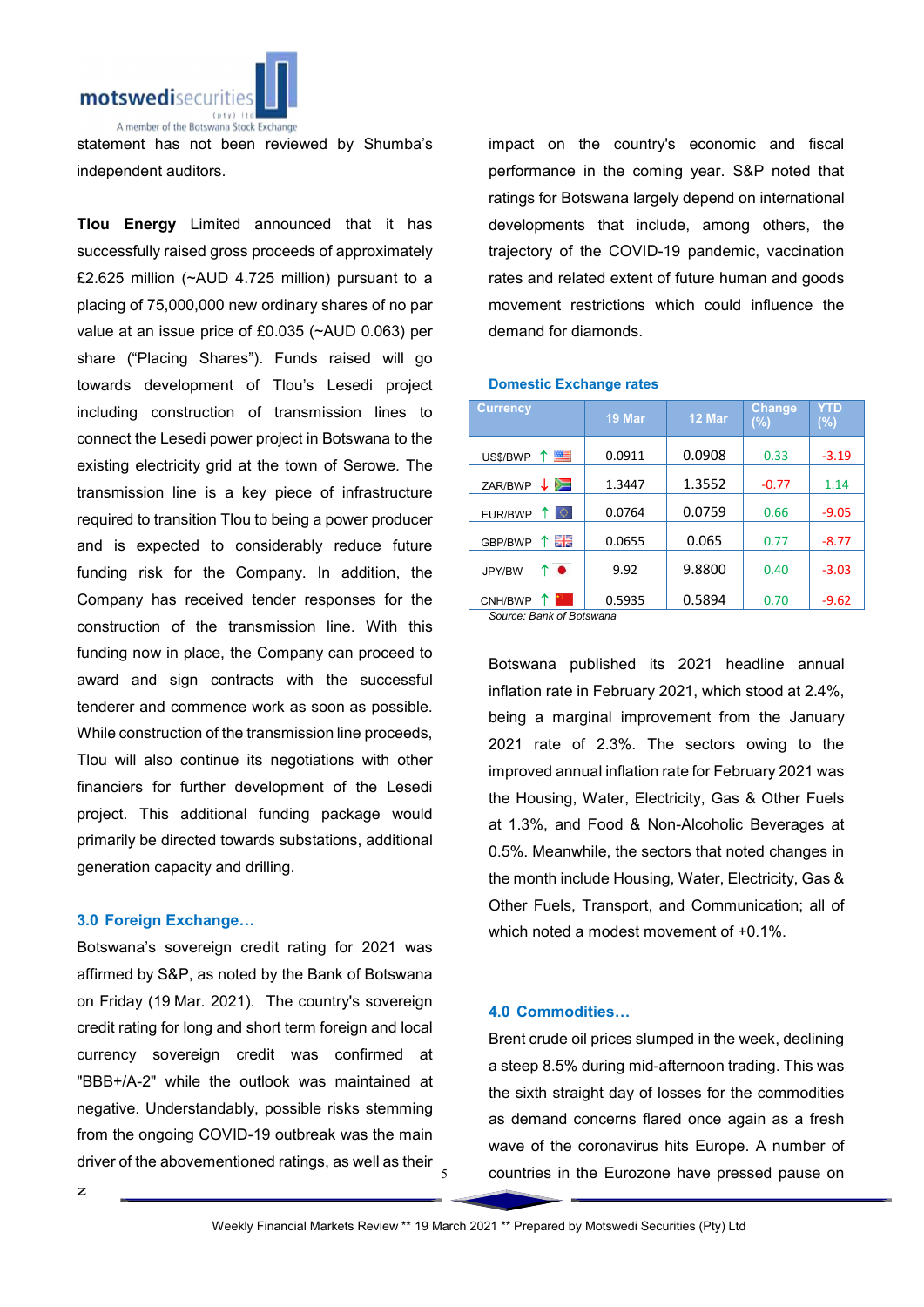

the distribution of the AstraZeneca Covid-19 vaccine on concerns of the drug's probable side effects, while some have imposed lockdowns. Extending the losses was a report by the EIA, which showed an increase in US crude inventories for the fifth week in a row last week.

The precious metals were on track to post gains for the week, with gold edging 0.92% higher on concerns of higher inflation levels, more so after the approval by the US Senate of the US\$1.9 trillion stimulus bill in the prior week. The yellow metal's gains were however capped by the rising US Treasury yields, and the resultant rise in the US dollar. As at mid-afternoon trading, silver was up 0.96% for the week, while platinum was up 0.62%.

6